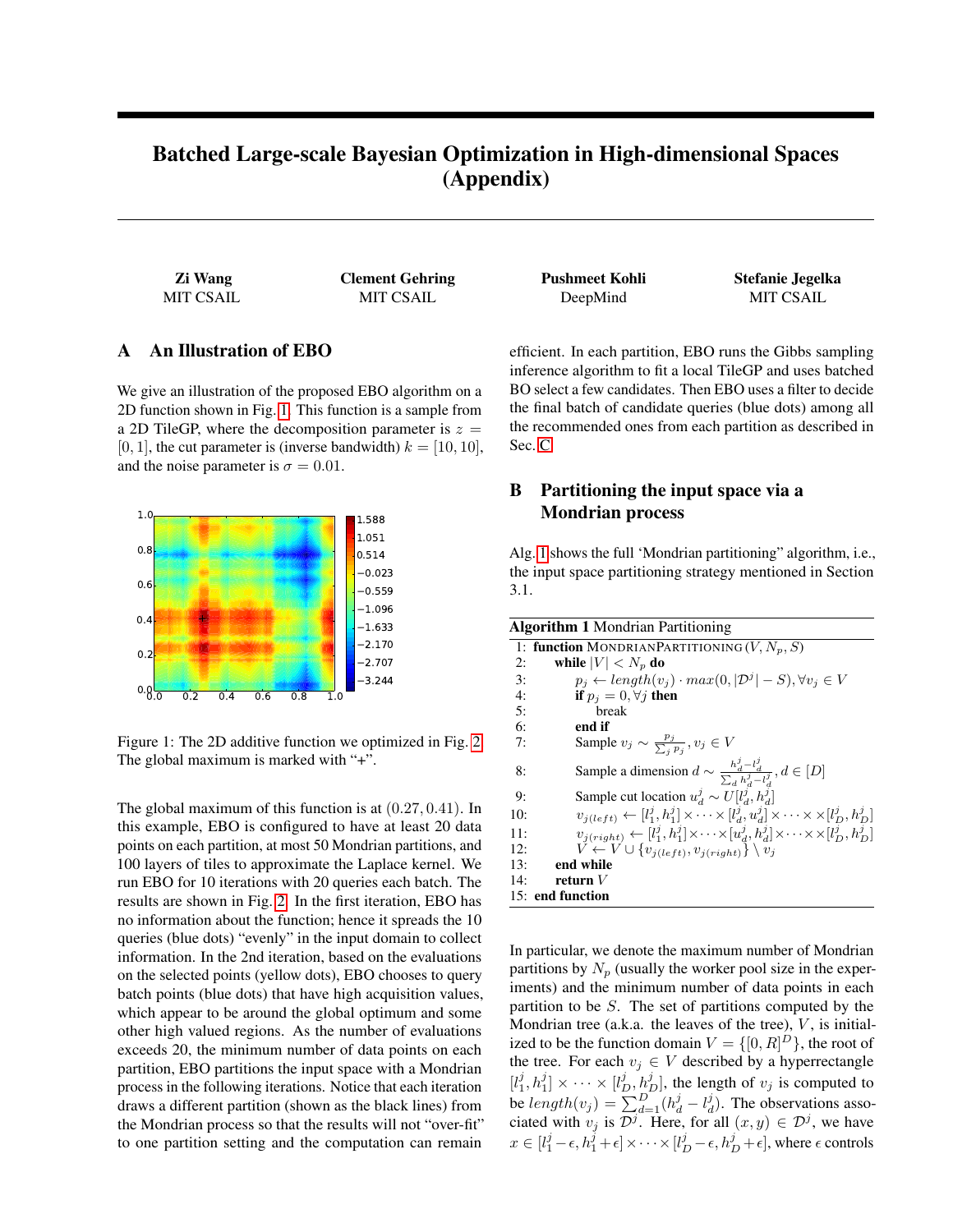

<span id="page-1-0"></span>Figure 2: An example of 10 iterations of EBO on a 2D toy example plotted in Fig. [1.](#page-0-0) The selections in each iteration are blue and the existing observations orange. EBO quickly locates the region of the global optimum while still allocating budget to explore regions that appear promising (e.g. around the local optimum (1.0, 0.4)).

the how many neighboring data points to consider for the partition  $v_i$ . In our experiments,  $\epsilon$  is set to be 0. Alg. [1](#page-0-1) is different from Algorithm 1 and 2 of [Lakshminarayanan](#page-5-0) [et al.](#page-5-0) [\(2016\)](#page-5-0) in the stop criterion. [Lakshminarayanan et al.](#page-5-0) [\(2016\)](#page-5-0) uses an exponential clock to count down the time of splitting the leaves of the tree, while we split the leaves until the number of Mondrian partitions reaches  $N_p$  or there is no partition that have more than  $S$  data points. We designed our stop criterion this way to balance the efficiency of EBO and the quality of selected points. Usually EBO is faster with larger number of partitions  $N_p$  (i.e., more parallel computing resources) and the quality of the selections are better with larger size of observations on each partition  $(S)$ .

# <span id="page-1-1"></span>C Budget allocation and batched BO

In the EBO algorithm, we first use a batch of workers to learn the local GPs and recommend potential good candidate points from the local information. Then we aggregate the information of all the workers, and use a filter to select the points to evaluate from the set of points recommended by all the workers based on the aggregated information on the function.

There are two important details we did not have space to discuss in the main paper: (1) how many points to recommend from each local worker (budget allocation); and (2) how to select a batch of points from the Mondrian partition on each worker. Usually in the beginning of the iterations, we do not have a lot of Mondrian partitions (since we stop splitting a partition once it reaches a minimum number of data points). Hence, it is very likely that the number of partitions  $J$  is

smaller than the size of the batch. Hence we need to allocate the budget of recommendations from each worker properly and use batched BO for each Mondrian partition.

Budget allocation In our current version of EBO, we did the budget allocation using a heuristic, where we would like to generate at least  $2B$  recommendations from all the workers, and each worker gets the budget proportional to a score, the sum of the Mondrian partition volume (volume of the domain of the partition) and the best function value of the partition.

Batched BO For batched BO, we also use a heuristic where the points achieving the top  $n$  acquisition function values are always included and the other ones come from random points selected in that partition. For the optimization of the acquisition function over each block of dimensions, we sample 1000 points in the low dimensional space associated with the additive component and minimize the acquisition function via L-BFGS-B starting from the point that gives the best acquisition value. We add the optimized arg min to the 1000 points and sort them according to their acquisition values, and then select the top  $n$  random ones, and combine with the sorted selections from other additive components. Other batched BO methods can also be used and can potentially improve upon our results.

# D Relations to Mondrian Kernels and Random Binning

TileGP can use Mondrian grids or (our version of) tile coding to achieve efficient parameter inference for the decom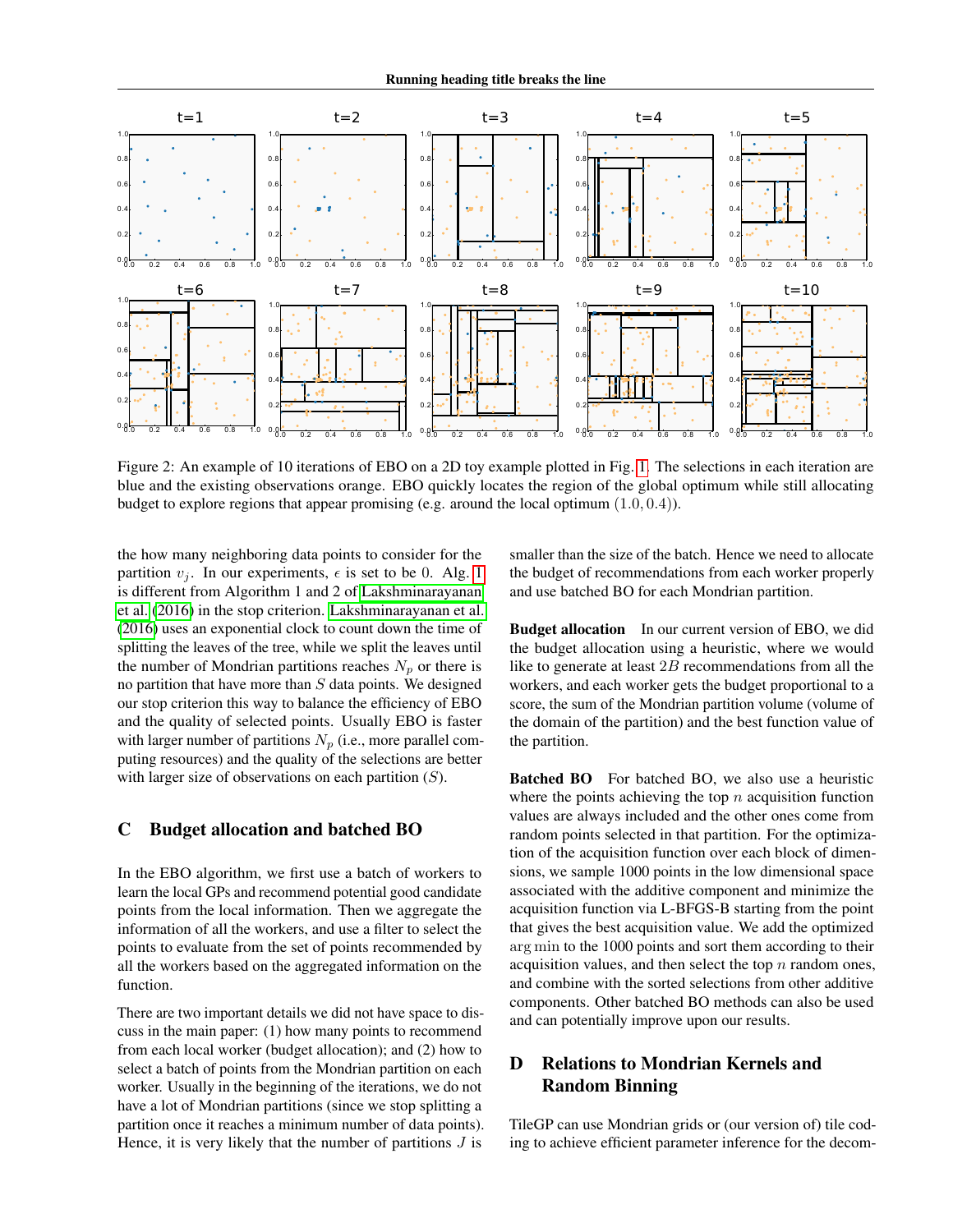position z and the number of cuts  $k$  (inverse of kernel bandwidth). Mondrian grids and tile coding are closely related to Mondrian kernels and random binning, but there are some subtle differences. We illustrate the differences between one



<span id="page-2-0"></span>Figure 3: Illustrations of (our version of) tile coding, Mondrian Grid, random binning and Mondrian feature.

layer of the features constructed by tile coding, Mondrian grid, Mondrian feature and random binning in Fig. [3.](#page-2-0) For each layer of (our version of) tile coding, we sample a positive integer  $k$  (number of cuts) from a Poisson distribution parameterized by  $\lambda R$ , and then set the offset to be a constant uniformly randomly sampled from  $[0, \frac{R}{k}]$ . For each layer of the Mondrian grid, the number of cuts  $k$  is sampled tile in coding, but instead of using an offset and uniform cuts, we put the cuts at locations independently uniformly randomly from  $[0, R]$ . Random binning does not sample k cuts but samples the distance  $\delta$  between neighboring cuts by drawing  $\delta \sim$  GAMMA(2,  $\lambda R$ ). Then, it samples the offset from [0,  $\delta$ ] and finally places the cuts. All of the above-mentioned three types of random features can work individually for each dimension and then combine the cuts from all dimensions. The Mondrian feature (Mondrian forest features to be exact), contrast, partitions the space jointly for all dimensions. More details of Mondrian features can be found in [Laksh](#page-5-0)[minarayanan et al.](#page-5-0) [\(2016\)](#page-5-0); [Balog et al.](#page-4-0) [\(2016\)](#page-4-0). For all of these four types of random features and for each layer of the total L layers, the kernel is  $\kappa_L(\mathbf{x}, \mathbf{x}') = \frac{1}{L} \sum_{l=1}^{L} \chi_l(\mathbf{x}, \mathbf{x}')$ where

$$
\chi_l(\mathbf{x}, \mathbf{x}') = \begin{cases} 1 & \mathbf{x} \text{ and } \mathbf{x}' \text{ are in the same cell on the layer } l \\ 0 & \text{otherwise} \end{cases}
$$
 (D.1)

For the case where the kernel has M additive components, we simply use the tiling for each decomposition and normalize by  $LM$  instead of  $L$ . More precisely, we have  $\kappa_L(\boldsymbol{x}, \boldsymbol{x'}) = \frac{1}{LM} \sum_{m=1}^M \sum_{l=1}^M \chi_l(\boldsymbol{x}^{A_m}, \boldsymbol{x}'^{A_m}).$ 

We next prove the lemma mentioned in Section 3.5. *Lemma* 3.1. Let the random variable  $k_{di} \sim \text{POISSON}(\lambda_d R)$ be the number of cuts in the Mondrian grids of TileGP for dimension  $d \in [D]$  and layer  $i \in [L]$ . The kernel of TileGP  $\kappa_L$  satisfies  $\lim_{L\to\infty} \kappa_L(\mathbf{x}, \mathbf{x}') = \frac{1}{M} \sum_{m=1}^M e^{\lambda_d R |\mathbf{x}^{A_m} - \mathbf{x}'^{A_m}|},$ where  $\{A_m\}_{m=1}^M$  is the additive decomposition.

*Proof.* When constructing the Mondrian grid for each layer and each dimension, one can think of the process of getting another cut as a Poisson point process on the interval  $[0, R]$ , where the time between two consecutive cuts is modeled as an exponential random variable. Similar to Proposition 1 in [Balog et al.](#page-4-0) [\(2016\)](#page-4-0), we have  $\lim_{L \to \infty} \kappa_L^{(m)}$  $L^{(m)}(\boldsymbol{x}^{A_m},\boldsymbol{x}'^{A_m})=% \begin{pmatrix} \bar{\omega}^{A_m} & \bar{\omega}^{A_m} \ \bar{\omega}^{A_m} & \bar{\omega}^{A_m} \ \bar{\omega}^{A_m} & \bar{\omega}^{A_m} \ \bar{\omega}^{A_m} & \bar{\omega}^{A_m} \ \bar{\omega}^{A_m} & \bar{\omega}^{A_m} \ \bar{\omega}^{A_m} & \bar{\omega}^{A_m} \ \bar{\omega}^{A_m} & \bar{\omega}^{A_m} \ \bar{\omega}^{A_m} & \bar{\omega}^{A_m} \ \bar{\omega}^{A_m} & \bar{\omega}^{A_m} \ \bar{\omega}^{A_m} &$ E[no cut between  $x_d$  and  $x'_d$ ,  $\forall d \in A_m$ ] =  $e^{-\lambda_d R |x^{A_m}-x'^{A_m}|}$ . By the additivity of the kernel, we have  $\lim_{L\to\infty} \kappa_L(\boldsymbol{x},\boldsymbol{x}') = \frac{1}{M} \sum_{m=1}^M e^{\lambda_d R |\boldsymbol{x}^{A_m} - \boldsymbol{x}'^{A_m}|}.$ 

### E Experiments

Verifying the acquisition function As introduced in Section 3.3, we used a different acquisition function optimization technique from [\(Kandasamy et al., 2015;](#page-4-1) [Wang and](#page-5-1) [Jegelka, 2017\)](#page-5-1). In [\(Kandasamy et al., 2015;](#page-4-1) [Wang and](#page-5-1) [Jegelka, 2017\)](#page-5-1), the authors used the fact that each additive component is by itself a GP. Hence, they did posterior inference on each additive component and Bayesian optimization independently from other additive components. In this work, we use the full GP with the additive kernel to derive its acquisition function and optimize it with a block coordinate optimization procedure, where the blocks are selected according to the decomposition of the input dimensions. One reason we did this instead of following [\(Kandasamy et al.,](#page-4-1) [2015;](#page-4-1) [Wang and Jegelka, 2017\)](#page-5-1) is that we observed the over-estimation of variance for each additive component if inferred independently from others. We conjecture that this over-estimation could result in an invalid regret bound for Add-GP-UCB [\(Kandasamy et al., 2015\)](#page-4-1). Nevertheless, we found that using the block coordinate optimization for the acquisition function on the full GP is actually very helpful. In Figure. [4,](#page-3-0) we compare the acquisition function we described in Section 3.3 (denoted as BlockOpt) with Add-GP-UCB [\(Kandasamy et al., 2015\)](#page-4-1), Add-MES-R and Add-MES-G [\(Wang and Jegelka, 2017\)](#page-5-1) on the same experiment described in the first experiment of Section 6.5 of [\(Wang](#page-5-1) [and Jegelka, 2017\)](#page-5-1), averaging over 20 functions. Notice that we used the maximum value of the function as part of our acquisition function in our approach (BlockOpt). Add-GP-UCB, ADD-MES-R and ADD-MES-G cannot use this max-value information even if they have access to it, because then they don't have a strategy to deal with "credit assignment", which assigns the maximum value to each additive component. We found that BlockOpt is able to find a solution as well as or even better than the best of the three competing approaches.

Scalability of EBO For EBO, the maximum number of Mondrian partitions is set to be 1000 and the minimum number of data points in each Mondrian partition is 100. The function that we used to test was generated from a fully partitioned 20 dimensional GP with an additive Laplace kernel ( $|A_m| = 1, \forall m$ ).

Effectiveness of EBO In this experiment, we sampled 4 functions from a 50-dimensional GP with additive kernel.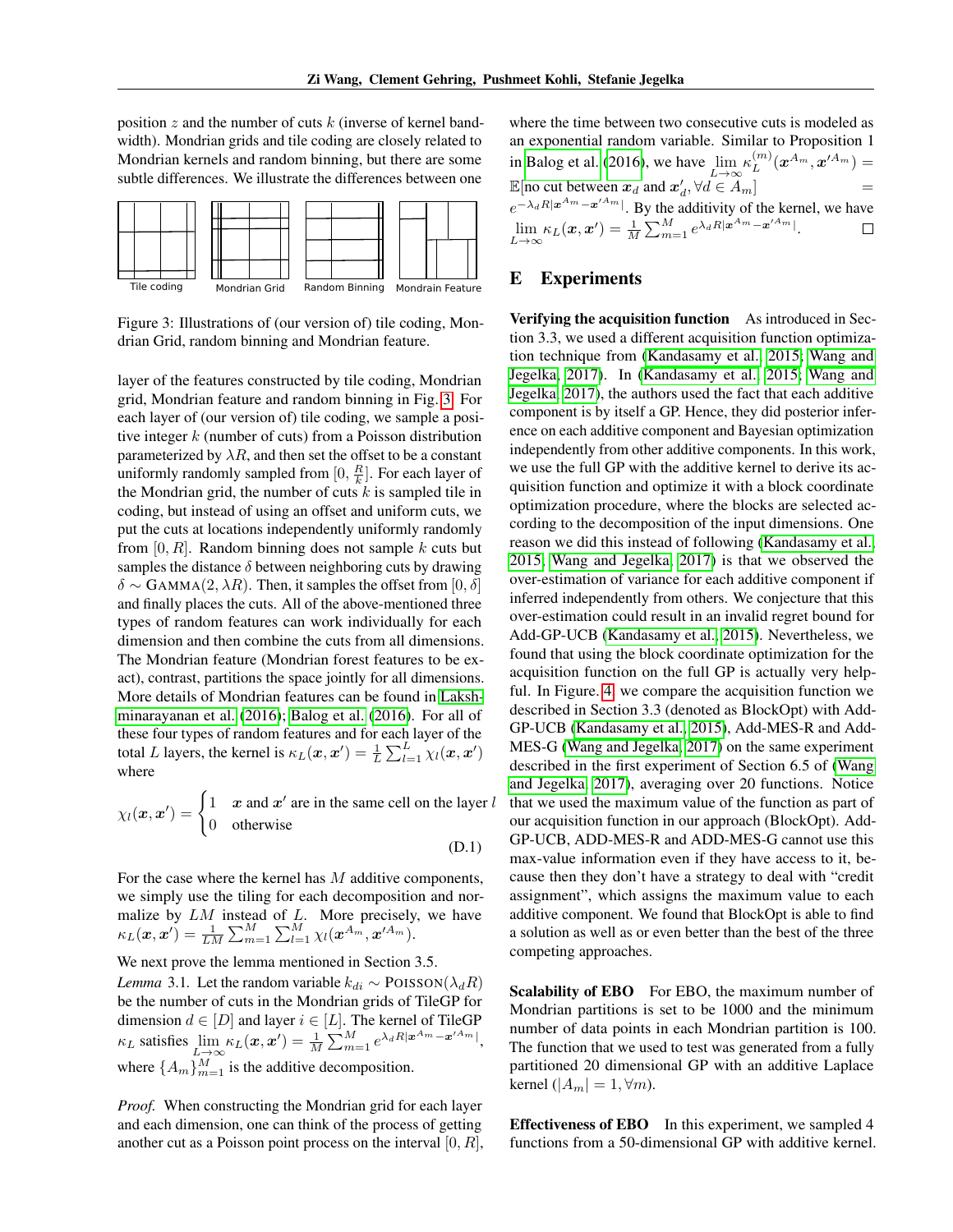

<span id="page-3-0"></span>Figure 4: Comparing different acquisition functions for BO with an additive GP. Our strategy, BlockOpt, achieves comparable or better results than other methods.

Each component of the additive kernel is a Laplace kernel, whose lengthscale parameter is set to be 0.1, variance scale to be 1 and active dimensions are around 1 to 4. Namely, the kernel we used is  $\kappa(x, x') = \sum_{i=1}^{M} \kappa^{(m)}(x^{A_m}, x'^{A_m})$ where  $\kappa^{(m)}(x^{A_m}, x'^{A_m}) = e^{\frac{|x^{A_m}-x'^{A_m}|}{0.1}}, \forall m$ . The domain of the function is  $[0, 1]^{50}$ . We implemented the BO-SVI and BO-Add-SVI using the same acquisition function and batch selection strategy as EBO but with SVI-GP [\(Hensman et al.,](#page-4-2) [2013\)](#page-4-2) and SVI-GP with additive kernels instead of TileGPs. We used the SVI-GP implemented in [GPy](#page-4-3) [\(since 2012\)](#page-4-3) and defined the additive Laplace kernel according to the priors of the tested functions. For both BO-SVI and BO-Add-SVI, we used 100 batchsize, 200 inducing points and the parameters were optimized for 100 iterations. For EBO, we set the minimum size of data points on each Mondrian partition to be 100. We set the maximum number of Mondrian partitions to be 1000 for both EBO and PBO. The evaluations of the test functions are negligible, so the timing results in Figure 5 reflect the actual runtime of each method.

Optimizing control parameters for robot pushing We implemented the simulation of pushing two objects with two robot hands in the Box2D physics engine [Catto](#page-4-4) [\(2011\)](#page-4-4). The 14 parameters specifies the location and rotation of the robot hands, pushing speed, moving direction and pushing time. The lower limit of these parameters is  $[-5, -5, -10, -10, 2, 0, -5, -5, -10, -10, 2, 0, -5, -5]$ and the upper limit is  $[5, 5, 10, 10, 30, 2\pi, 5, 5, 10, 10, 30, 2\pi, 5, 5]$ . Let the initial positions of the objects be  $s_{i0}, s_{i1}$  and the ending positions be  $s_{e0}, s_{e1}$ . We use  $s_{q0}$  and  $s_{q1}$  to denote the goal locations for the two objects. The reward is defined to be  $r = \|s_{q0} - s_{i0}\| + \|s_{q1} - s_{i1}\| - \|s_{q0} - s_{e0}\| - \|s_{q1} - s_{e1}\|,$ namely, the progress made towards pushing the objects to the goal.

We compare EBO, BO-SVI, BO-Add-SVI and CEM [Szita](#page-5-2) and Lörincz [\(2006\)](#page-5-2) with the same  $10<sup>4</sup>$  random observations and repeat each experiment 10 times. All the methods

choose a batch of 100 parameters to evaluate at each iteration. CEM uses the top  $30\%$  of the  $10^4$  initial observations to fit its initial Gaussian distribution. At the end of each iteration in CEM, 30% of the new observations with top values were used to fit the new distribution. For all the BO based methods, we use the maximum value of the reward function in the acquisition function. The standard deviation of the observation noise in the GP models is set to be 0.1. We set EBO to have Modrian partitions with fewer than 150 data points and constrain EBO to have no more than 200 Mondrian partitions. In EBO, we set the hyper parameters  $\alpha = 1.0, \beta = [5.0, 5.0]$ , and the Mondrian observation offset  $\epsilon = 0.05$ . In BO-SVI, we used 100 batchsize in SVI, 200 inducing points and 500 iterations to optimize the data likelihood with 0.1 step rate and 0.9 momentum. BO-Add-SVI used the same parameters as BO-SVI, except that BO-Add-SVI uses 3 outer loops to randomly select the decomposition parameter  $z$  and in each loop, it uses an inner loop of 50 iterations to maximize the data likelihood over the kernel parameters. The batch BO strategy used in BO-SVI and BO-Add-SVI is identical to the one used in each Mondrian partition of EBO.

We run all the methods for 200 iterations, where each iteration has a batch size of 100. In total, each method obtains  $2 \times 10^4$  data points in addition to the  $10^4$  initializations.

Optimizing rover trajectories We illustrate the problem in Fig. [5](#page-4-5) with an example trajectory found by EBO. We set the trajectory cost to be  $-20.0$  for any collision,  $\lambda$  to be  $-10.0$  and the constant  $b = 5.0$ . This reward function is non smooth, discontinuous, and concave over the first two and last two dimensions of the input. These 4 dimensions represent the start and goal position of the trajectory. We maximize the reward function  $f$  over the points on the trajectory. All the methods choose a batch of 500 trajectories to evaluate. Each method is initialized with  $10<sup>4</sup>$  trajectories randomly uniformly selected from  $[0, 1]^{60}$  and their reward function values. We again compare EBO with BO-SVI, BO-Add-SVI and CEM (Szita and Lörincz, 2006). All the methods choose a batch of 500 trajectories to evaluate. Each method is initialized with  $10<sup>4</sup>$  trajectories randomly uniformly selected from  $[0, 1]^{60}$  and their reward function values. The initializations are the same for each method, and we repeat the experiments 5 times. CEM uses the top  $30\%$  of the  $10<sup>4</sup>$  initial observations to fit its initial Gaussian distribution. At the end of each iteration in CEM, 30% of the new observations with top values were used to fit the new distribution. For all the BO based methods, we use the maximum value of the reward function, 5.0, in the acquisition function. The standard deviation of the observation noise in the GP models is set to be 0.01. We set EBO to attempt to have Modrian partitions with fewer than 100 data points, with a hard constraint of no more than 1000 Mondrian partitions. In EBO, we set the hyper parameters  $\alpha = 1.0, \beta = [2.0, 5.0]$ , and the Mondrian observation off-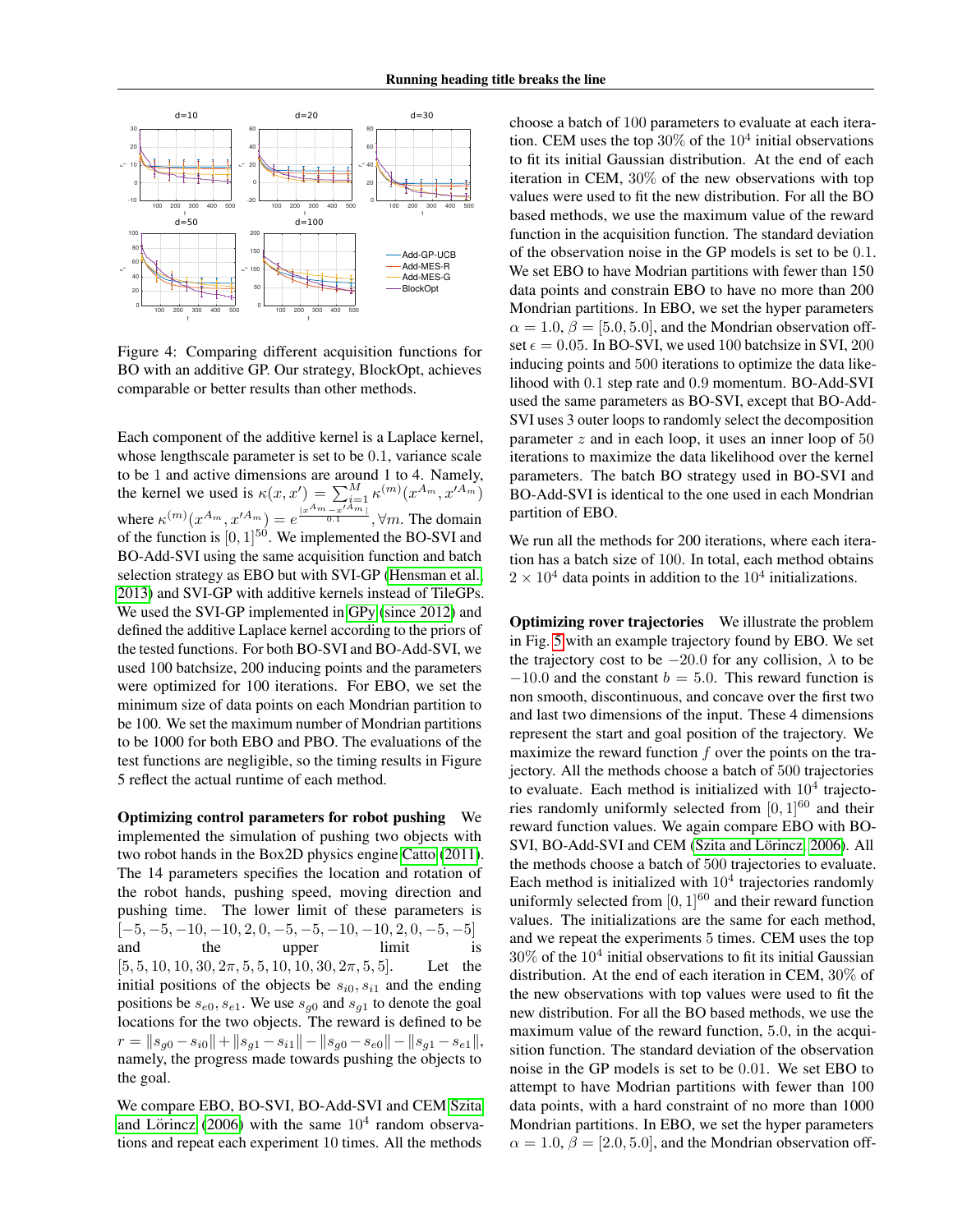

<span id="page-4-5"></span>Figure 5: An example trajectory found by EBO.

set  $\epsilon = 0.01$ . In BO-SVI, we used 100 batchsize in SVI, 200 inducing points and 500 iterations to optimize the data likelihood with 0.1 step rate and 0.9 momentum. BO-Add-SVI used the same parameters as BO-SVI, except that BO-Add-SVI uses 3 outer loops to randomly select the decomposition parameter  $z$  and in each loop, it uses an inner loop of 50 iterations to maximize the data likelihood over the kernel parameters. The batch BO strategy used in BO-SVI and BO-Add-SVI is identical to the one used in each Mondrian partition of EBO.

#### F Discussion

#### F.1 Failure modes of EBO

EBO is a general framework for running large scale batched BO in high-dimensional spaces. Admittedly, we made some compromises in our design and implementation to scale up BO to a degree that conventional BO approaches cannot deal with. In the following, we list some limitations and aspects that we can improve in EBO in our future work.

- EBO partitions the space into smaller regions  $\{[l_j, h_j]\}_{j=1}^J$  and only uses the observations within  $[l_j - \epsilon, h_j + \epsilon]$  to do inference and Bayesian optimization. It is hard to determine the value of  $\epsilon$ . If  $\epsilon$  is large, we may have high computational cost for the operations within each region. But if  $\epsilon$  is very small, we found that some selected BO points are on the boundaries of the regions, partially because of the large uncertainty on the boundaries. We used  $\epsilon = 0$  in our experiments, but the results can be improved with a more appropriate  $\epsilon$ .
- Because of the additive structure, we need to optimize the acquisition function for each additive component. As a result, EBO has increased computational cost when there are more than 50 additive components, and

it becomes harder for EBO to optimize functions more than a few hundred dimensions. One solution is to combine the additive structure with a low dimensional projection approach [\(Wang et al., 2016\)](#page-5-3). We can also simply run block coordinate descent on the acquisition function, but it is harder to ensure that the acquisition function is fully optimized.

#### F.2 Importance of avoiding variance starvation

Neural networks have been applied in many applications and received success for tasks including regression and classification. While researchers are still working on the theoretical understanding, one hyoothesis is that neural networks "overfit" [Zhang et al.](#page-5-4) [\(2017\)](#page-5-4). Due to the similarity between the test and training set in the reported experiments in, for example, the computer vision community, overfitting may seem to be less of a problem. However, in active learning (e.g. Bayesian optimization), we do not have a "test set". We require the model to generalize well across the search space, and using the classic neural network may be detrimental to the data selection process, because of variance starvation (see Section 2). Gaussian processes, on the contrary, are good at estimating confidence bounds and avoid overfitting. However, the scaling of Gaussian processes is hard in general. We would like to reinforce the awareness about the importance of estimating confidence of the model predictions on new queries, i.e., avoiding variance starvation.

#### F.3 Future directions

Possible future directions include analyzing theoretically what should be the best input space partition strategy, batch worker budget distribution strategy, better ways of predicting variance in a principled way (not necessarily GP), better ways of doing small scale BO and how to adapt it to large scale BO. Moreover, add-GP is only one way of reducing the function space, and there could be others suitable ones too.

#### References

- <span id="page-4-0"></span>Matej Balog, Balaji Lakshminarayanan, Zoubin Ghahramani, Daniel M Roy, and Yee Whye Teh. The Mondrian kernel. In *Uncertainty in Artificial Intelligence (UAI)*, 2016.
- <span id="page-4-4"></span>Erin Catto. Box2D, a 2D physics engine for games. [http:](http://box2d.org) [//box2d.org](http://box2d.org), 2011.
- <span id="page-4-3"></span>GPy. GPy: A Gaussian process framework in python. [http:](http://github.com/SheffieldML/GPy) [//github.com/SheffieldML/GPy](http://github.com/SheffieldML/GPy), since 2012.
- <span id="page-4-2"></span>James Hensman, Nicolo Fusi, and Neil D Lawrence. Gaussian processes for big data. In *Uncertainty in Artificial Intelligence (UAI)*, 2013.
- <span id="page-4-1"></span>Kirthevasan Kandasamy, Jeff Schneider, and Barnabas Poczos. High dimensional Bayesian optimisation and bandits via additive models. In *International Conference on Machine Learning (ICML)*, 2015.